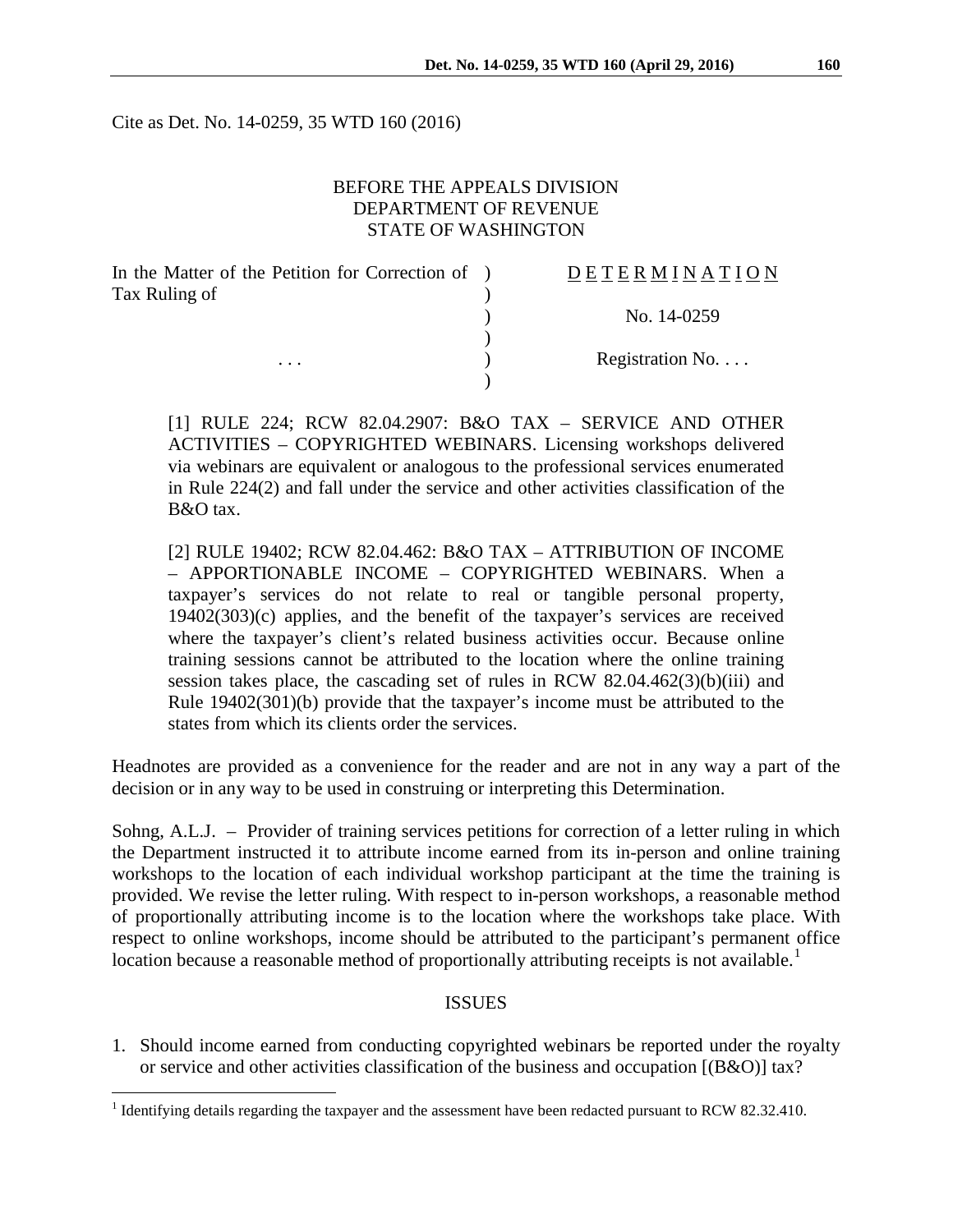2. Where do customers of in-person and online licensing workshops receive the benefit of those services under RCW 82.04.462(3)(b) and WAC 458-20-19402(301)?

### FINDINGS OF FACT

[Taxpayer] is a limited liability company based in . . . , Washington. In addition to Washington, Taxpayer files and pays taxes in other states, including . . . . Taxpayer advises businesses ("Clients") in understanding and negotiating the terms of their software licenses with [Software Company]. Taxpayer's services include licensing workshops, advisory and consulting services, and public commentary. Taxpayer's website describes its services as follows:

. . .

Licensing workshops are intensive one-to-four-day seminars that bring a Client's ". . . ." The advisory and consulting services are designed to help Clients ". . . . . . . . And finally, Taxpayer provides public commentary, which provides " . . . " and explains the broad impact that [Software Company's] licensing policies have on organizations, as well as the entire IT industry.<sup>[3](#page-1-1)</sup>

Taxpayer's licensing workshops are the services at issue in this appeal. Taxpayer conducts the workshops both in-person (in-state and out-of-state) and online via copyrighted webinars (which may include video teleconferencing via Skype). Taxpayer does not license its copyrighted webinars to Clients. Clients are generally large businesses, such as . . . . Taxpayer's services relate to the Clients' business use and licensing of [Software Company] products. Taxpayer provided several sample agreements that it has entered into with Clients over the past several years. These agreements provide for non-itemized, lump-sum fees in exchange for Taxpayer's services.

Taxpayer's webinars are conducted via WebEx, an online conferencing application. Attendees log on via the internet to view the webinar materials (usually a PowerPoint presentation) and may call Taxpayer via a land line to hear the audio portion or via Skype for a videoconference. Personnel within a Client's organization who attend Taxpayer's workshops are typically procurement and contract management staff; systems administrators; and on rare occasions, attorneys from the legal department.<sup>[4](#page-1-2)</sup> Once a Client has purchased Taxpayer's services, there is no limit on the number of employees (of Client) who may attend the workshop. Taxpayer states that it does not have the ability to track the employees who attend the online workshops and does not have access to their personal information, such as their identities or contact information. According to Taxpayer, Clients do not (and will not) provide such information due to the substantial amount of additional work that gathering and conveying it would require of Clients. Taxpayer also states that it is unable to determine the IP addresses of the computers that log on to any given WebEx webinar.

<span id="page-1-0"></span> $\int_3^2$  *Id.* 

<span id="page-1-2"></span><span id="page-1-1"></span><sup>4</sup> *Id.*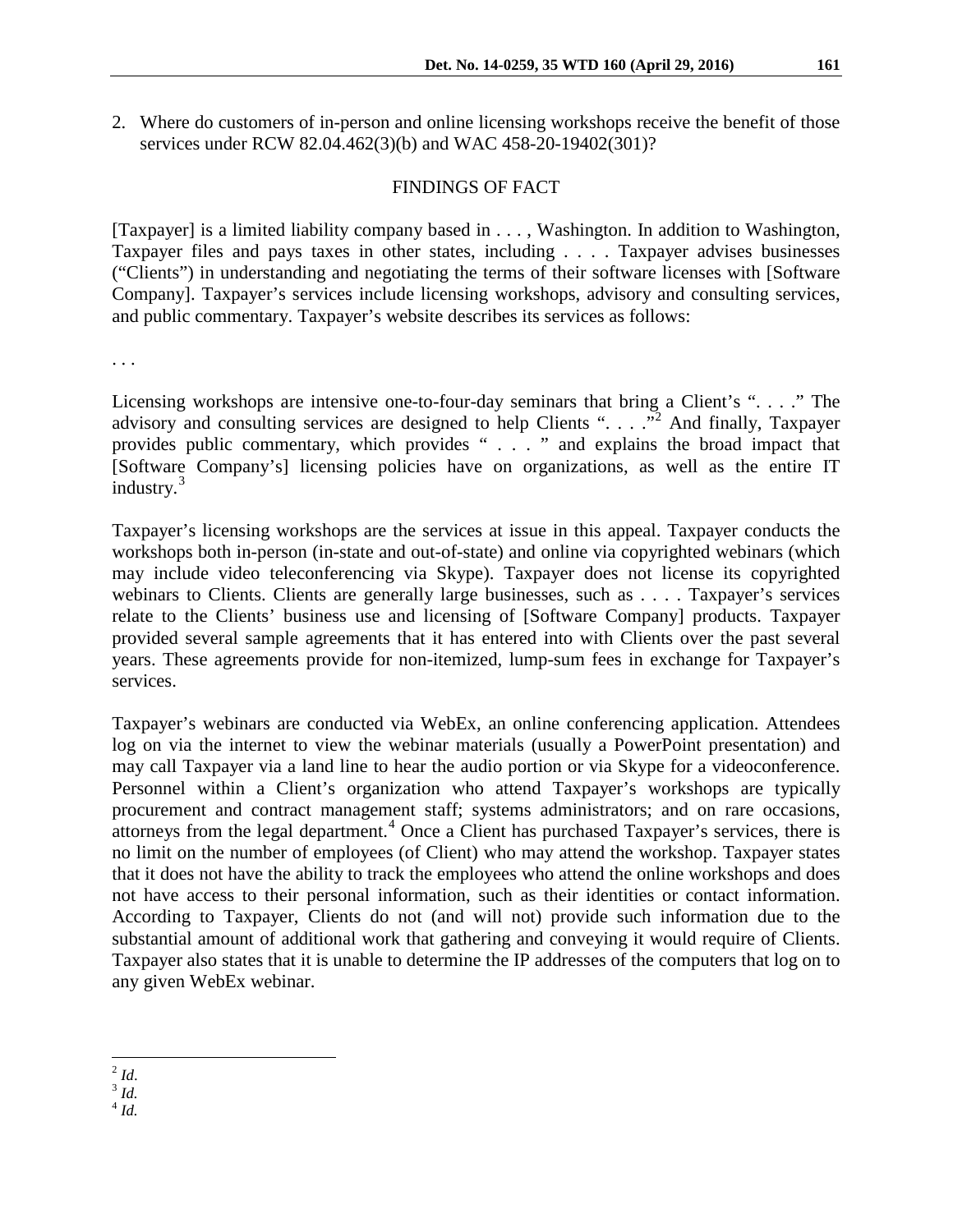Clients often provide conference rooms where a large group of employees may simultaneously participate in the online workshop from a single computer and log-in. However, employees may also log in through their personal computers from their own offices, their homes, or any place that has internet access. Taxpayer does not know which employees are physically present in the conference rooms for any given webinar. According to Taxpayer, Clients do not (and will not) keep track of which employees attend the webinars.

Taxpayer requested a ruling from the Department's Taxpayer Services Division [Taxpayer Services] seeking instructions on how it should be reporting its revenue to the Department. On March 8, 2013, Taxpayer Services issued a written ruling (the "Ruling") instructing Taxpayer to report revenue from its copyrighted webinars under the royalties classification of the B&O tax. The Ruling stated, "it appears that you are providing for the use of your copyrighted webinar for a fee which would be considered 'market use' of the intangible property." The Ruling also instructed Taxpayer to report income from "training sessions" (both in-person and online) under the service and other activities classification. With respect to the attribution of income, the Ruling stated:

In general, income is attributed to where your customer receives the benefit of the service. This means that it is immaterial where you physically provide the service. In your case, income is attributable where your customer is located when you provide the training. Examples:

- When you provide a training using Skype, the location of your customers is where income is attributed to, not your Washington location.
- When you provide a live training session in Chicago, the income received from the attendees is attributable to Illinois.

Royalty income is attributed differently. Income received from royalties is attributed to the location where the underlying intangible asset is used. In your case, the intangible property is used where your customer is located at the time you provide your presentation.

Taxpayer appeals the Ruling arguing that with respect to his online workshops, it is impossible to determine the location of each online participant. Taxpayer provides an example in which he delivered an online presentation to employees of [Client 1] over Skype. Taxpayer was physically present in . . . , and approximately fifty [Client 1] employees called in to the presentation. Taxpayer did not know the names or locations of the employees who called in. Taxpayer argues:

If I were to follow your ruling as issued, I would be required to ask and determine the location of each caller and allocate the total fee I earned among those callers . . . . There is no reason for [Client 1] to send their [employees'] names and addresses to me. In fact, I doubt any company would engage a consultant who repeatedly asked for personal information about the location of their employees.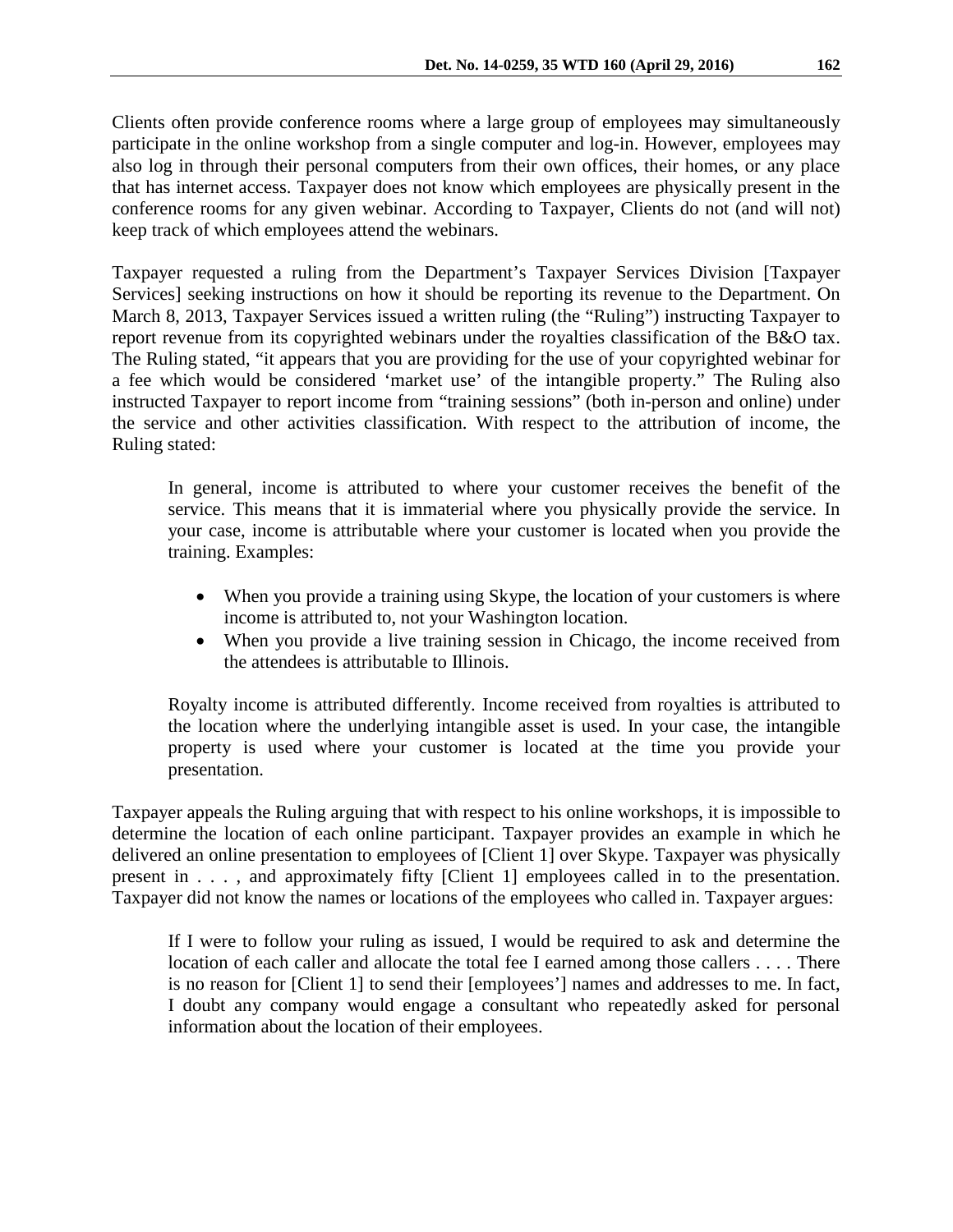# ANALYSIS

# 1. Royalties

First, we will address the proper [B&O] tax classification for income received from conducting copyrighted webinars. Persons engaged in business in Washington report their income under specific tax classifications, if available; otherwise, they report their income under the service and other activities B&O tax classification. RCW 82.04.290(2). A special B&O tax classification applies to royalties under RCW 82.04.2907, which provides, in relevant part, as follows:

(1) Upon every person engaging within this state in the business of receiving income from royalties, the amount of tax with respect to the business is equal to the gross income from royalties multiplied by the rate of 0.484 percent.

(2) For the purposes of this section, "gross income from royalties" means compensation for the use of intangible property, including charges in the nature of royalties, regardless of where the intangible property will be used. For purposes of this subsection, "intangible property" includes copyrights, patents, licenses, franchises, trademarks, trade names, and similar items. "Gross income from royalties" does not include compensation for any natural resource, the licensing of prewritten computer software to the end user, or the licensing of digital goods, digital codes, or digital automated services to the end user as defined in RCW 82.04.190(11).

(Emphasis added.)

Taxpayer does not license its copyrighted webinars or any other materials to Clients. Therefore, the fees that Taxpayer earns from providing copyrighted webinars are not "compensation for the use of intangible property" under RCW 82.04.2907.

RCW 82.04.290(2) provides a "catch-all" B&O tax classification for taxpayers engaged in business activities not explicitly taxed elsewhere in Chapter 82.04 RCW. RCW 82.04.290(2). The statute provides:

Upon every person engaging within this state in any business activity other than or in addition to an activity taxed explicitly under another section in this chapter or subsection (1) or (3) of this section; as to such persons the amount of tax on account of such activities shall be equal to the gross income of the business multiplied by the rate of 1.5 percent.

WAC 458-20-224(2)("Rule 224") provides that taxpayers providing personal or professional services, such as accountants, architects, attorneys, physicians, engineers, and teachers, are subject to tax under the service and other activity classification of the B&O tax. Rule 224(2) states: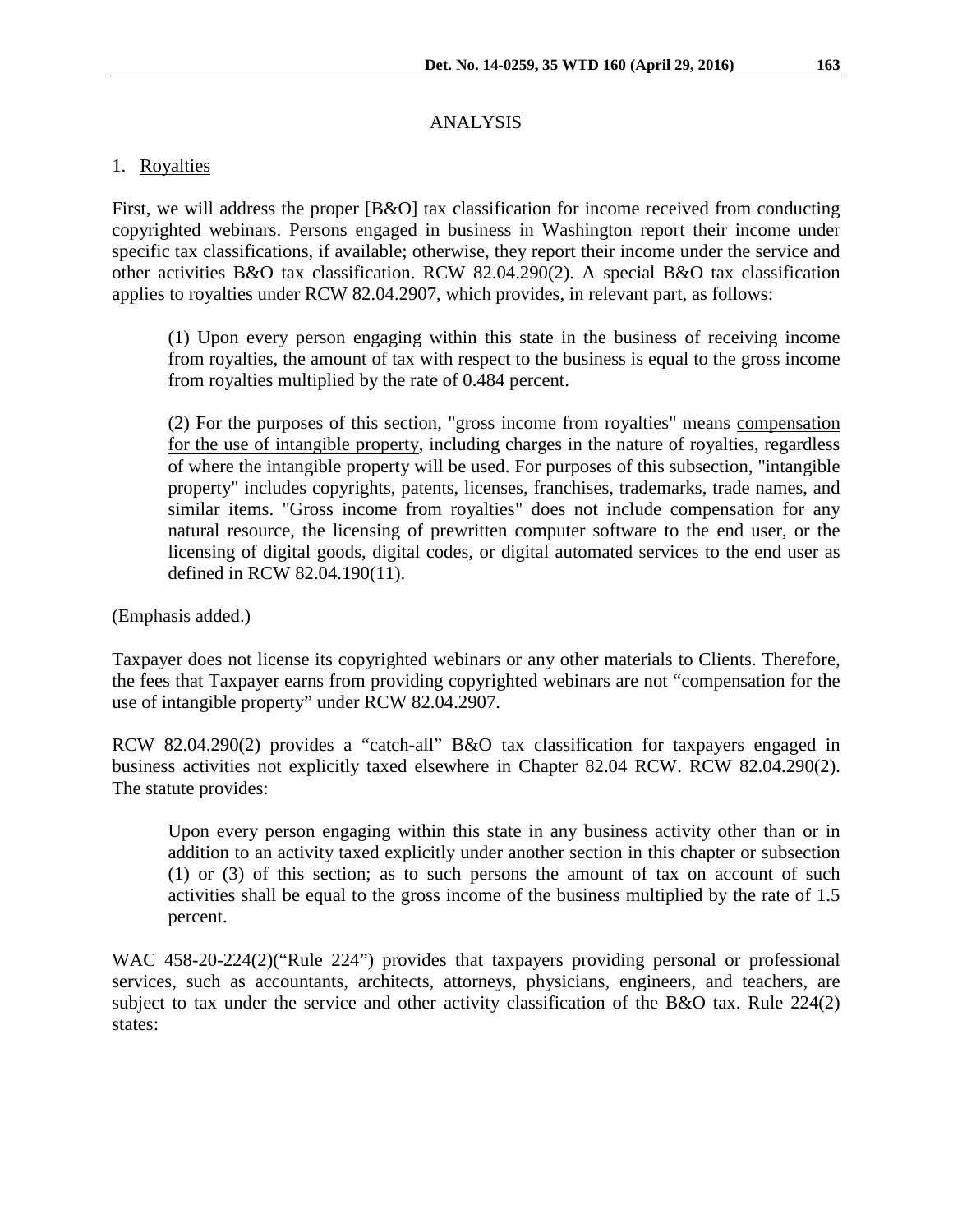Persons engaged in any business activity, other than or in addition to those for which a specific rate is provided in the statute, are taxable under a classification known as service and other business activities, and so designated upon return forms. In general, it includes persons rendering professional or personal services to persons (as distinguished from services rendered to personal property of persons) such as accountants, aerial surveyors and map makers, agents, ambulances, appraisers, architects, assayers, attorneys, automobile brokers, barbers, baseball clubs, beauty shop owners, brokers, chemists, chiropractors, collection agents, community television antenna owners, court reporters, dentists, detectives, employment agents, engineers, financiers, funeral directors, refuse collectors, hospital owners, janitors, kennel operators, laboratory operators, landscape architects, lawyers, loan agents, music teachers, oculists, orchestra or band leaders contracting to provide musical services, osteopathic physicians, physicians, real estate agents, school bus operators, school operators, sewer services other than collection, stenographers, warehouse operators who are not subject to other specific statutory tax classifications, teachers, theater operators, undertakers, veterinarians, and numerous other persons.

The licensing workshops delivered via webinars are equivalent or analogous to the professional services enumerated in Rule 224(2), above, and fall under the service and other activities classification of the B&O tax under RCW 82.04.290(2).

2. Attribution of Income

Effective June 1, 2010, RCW 82.04.460(1) provides:

Except as otherwise provided in this section, any person earning apportionable income taxable under this chapter and also taxable in another state must, for the purpose of computing tax liability under this chapter, apportion to this state, in accordance with RCW [82.04.462,](http://apps.leg.wa.gov/rcw/default.aspx?cite=82.04.462) that portion of the person's apportionable income derived from business activities performed within this state.

"Apportionable income" is gross income of the business generated from engaging in apportionable activities. RCW 82.04.460(4)(a). "Apportionable activities" specifically include those taxed under RCW 82.04.290, the service and other activities B&O tax classification. RCW 82.04.460(4)(a)(vi). Here, Taxpayer performs consulting services, which are taxable under RCW 82.04.290. Therefore, Taxpayer was engaged in "apportionable activities" in Washington and earned "apportionable income." Taxpayer is also taxable [out of state]. Thus, the income Taxpayer earned [from] the rendition of its services is subject to apportionment under RCW 82.04.460.

Income apportioned to Washington is multiplied by a "receipts factor," the numerator of which is the gross income of the business attributed to Washington and the denominator of which is the gross income of the business worldwide. RCW 84.04.462(1), (3)(a). The statute provides a series of cascading rules for purposes of determining which state gross income is attributable to. RCW 82.04.462(3)(b) provides as follows: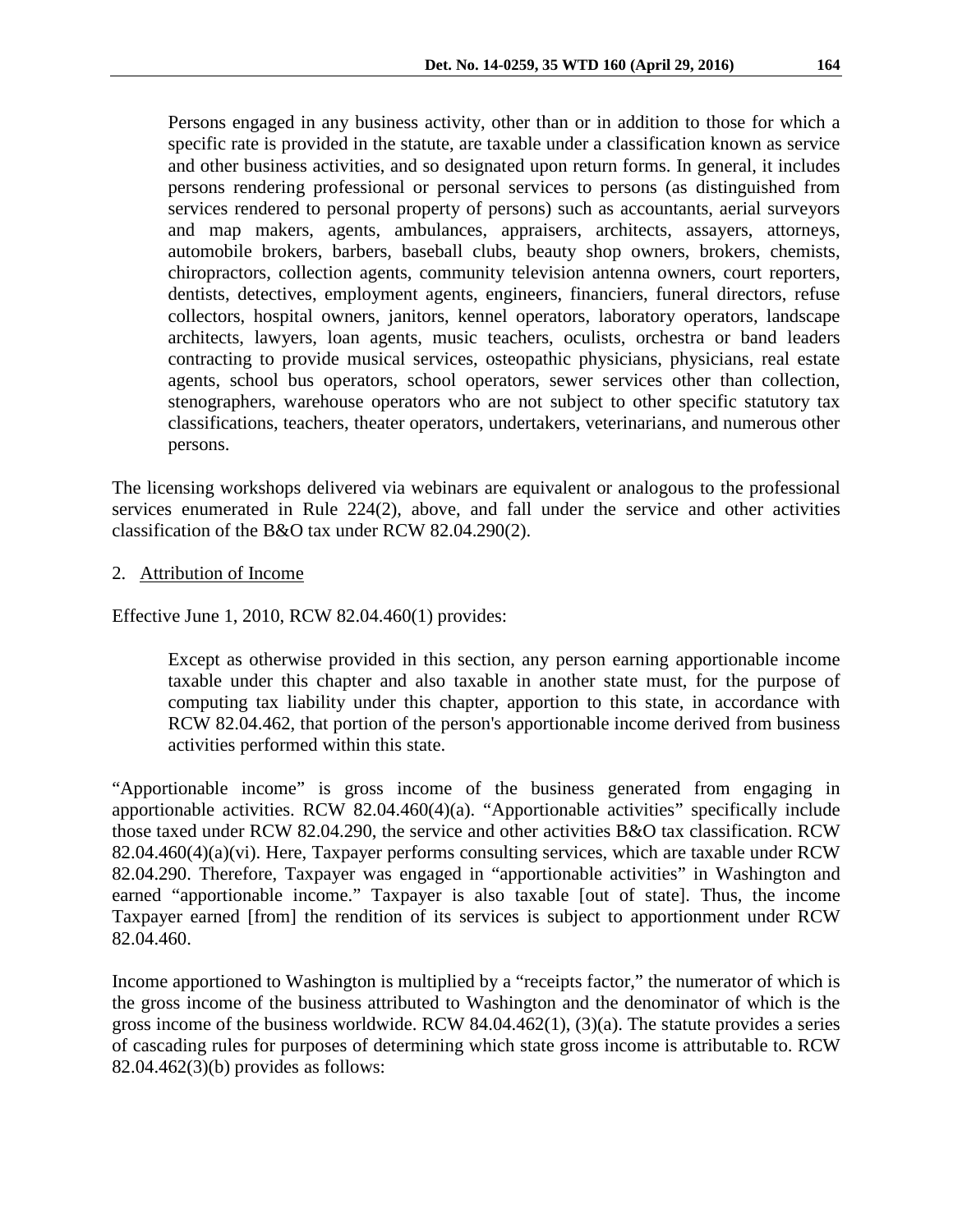. . . [F]or purposes of computing the receipts factor, gross income of the business generated from each apportionable activity is attributable to the state:

(i) Where the customer received the benefit of the taxpayer's service or, in the case of gross income from royalties, where the customer used the taxpayer's intangible property.

(ii) If the customer received the benefit of the service or used the intangible property in more than one state, gross income of the business must be attributed to the state in which the benefit of the service was primarily received or in which the intangible property was primarily used.

(iii) If the taxpayer is unable to attribute gross income of the business under the provisions of (b)(i) or (ii) of this subsection (3), gross income of the business must be attributed to the state from which the customer ordered the service or, in the case of royalties, the office of the customer from which the royalty agreement with the taxpayer was negotiated.

(Emphasis added.)

In sum, if a taxpayer can reasonably determine the amount of a specific apportionable receipt that relates to a specific benefit of the service received in a state, the apportionable receipt is attributable to the state in which the benefit is received. However, if a taxpayer is unable to determine where the benefit of the service is received, use of this method is not appropriate. In such cases, the taxpayer should look to the other methods described in RCW 82.04.462(3)(b)(iii) – (vii), in descending order.

WAC 458-20-19402 ("Rule 19402") is the Department's rule implementing RCW 82.04.462. Rule 19402(301) explains how to attribute apportionable receipts and provides as follows:

Receipts are attributed to states based on a cascading method or series of steps. The department expects that most taxpayers will attribute apportionable receipts based on (a)(i) of this subsection because the department believes that either the taxpayer will know where the benefit is actually received or a "reasonable method of proportionally attributing receipts" will generally be available. These steps are:

- (a) Where the customer received the benefit of the taxpayer's service (see subsection (302) of this rule for an explanation and examples of the benefit of the service);
	- (i) If a taxpayer can reasonably determine the amount of a specific apportionable receipt that relates to a specific benefit of the services received in a state, that apportionable receipt is attributable to the state in which the benefit is received. This may be shown by application of a reasonable method of proportionally attributing the benefit among states. The result determines the receipts attributed to each state. Under certain situations, the use of data based on an attribution method specified in (b) through (f) of this subsection may also be a reasonable method of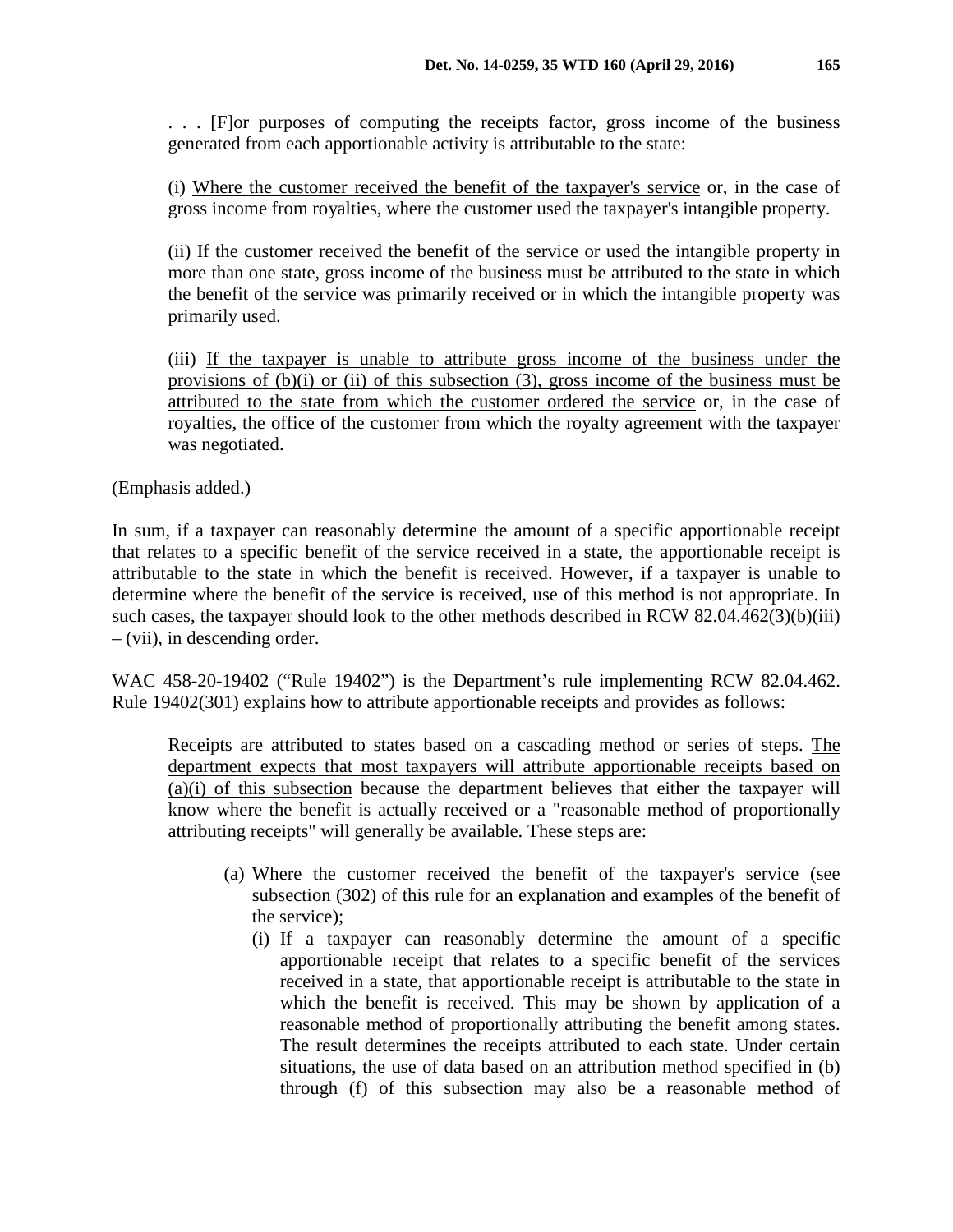proportionally attributing receipts among states (see Examples 4 and 5 below).

\* \* \*

(b) If the taxpayer is unable to attribute an apportionable receipt under (a) of this subsection, the apportionable receipt must be attributed to the state from which the customer ordered the service.

(Emphasis added.)

Rule 19402 strongly favors the application of subsection (301)(a), under which the vast majority of taxpayers are expected to "reasonably determine the amount of a specific apportionable receipt that relates to a specific benefit of the services received in a state." However, in the unusual event that a taxpayer is "unable to attribute an apportionable receipt" under Rule 19402(301)(a), it must attribute it to the state from which the customer ordered the service. RCW 82.04.462(3)(b); Rule 19402(301)(b).

First, we examine whether we can determine where the benefit of Taxpayer's services are received under Rule 19402(301)(a). Rule 19402(303) explains how to determine where a taxpayer's customer receives the benefit of the service in attributing apportionable receipts under Rule 19402(301)(a). Rule 19402(303) provides:

- (c) If the taxpayer's service does not relate to real or tangible personal property, the service is provided to a customer engaged in business, and the service relates to the customer's business activities, then the benefit is received where the customer's related business activities occur. The following is a nonexclusive list of business related services:
	- (i) Developing a business management plan;
	- (ii) Commission sales (other than sales of real or tangible personal property);
	- (iii) Debt collection services;
	- (iv) Legal and accounting services not specific to real or tangible personal property;
	- (v) Advertising services; and
	- (vi) [Theater] presentations.

(Emphasis added.)

Rule 19402(303)(c) applies here because Taxpayer's services do not relate to real or tangible personal property, are provided to Clients who are engaged in business, and relate to the Clients' business activities. Therefore, the benefit of Taxpayer's services is received where the Clients' related business activities occur. Rule 19402(304) contains "examples of the application of the benefit of service analysis and reasonable methods of proportionally attributing receipts." Rule 19402(304)(c) provides specific examples that illustrate the application of Rule 19402(303)(c) (where the service does not relate to real or tangible personal property, the service is provided to a customer engaged in business, and the service relates to the customer's business activities) in the context of training services: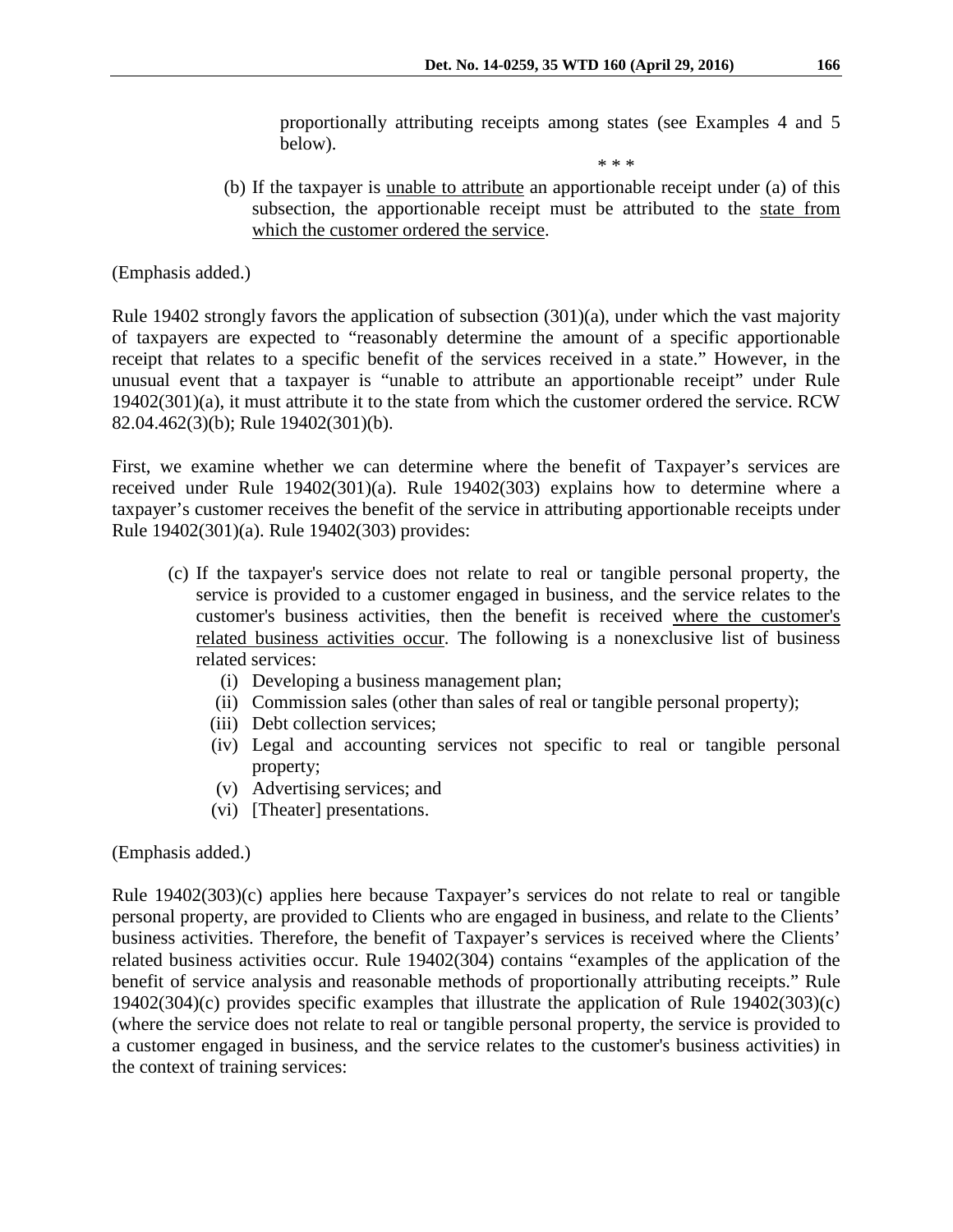**Example 19.** Training Company provides training to Customer's employees who are all located in State A. The training is provided in State B. The training relates to the employees' ethical behavior within Customer's organization. Customer receives the benefit of Training Company's service in State A, where Customer's office is located and the employees presumably practice their ethical behavior. Training Company must attribute the apportionable receipts to State A where the benefit is solely received.

**Example 20.** Same facts as Example 19, except the training is provided for employees from several states and Training Company knows where each employee works. The benefit of the Training Company's services is received in those several states. Attributing receipts from the training based on where the employees work is a reasonable method of proportionally attributing the receipts income.

(Emphasis added.)

Under Examples 19 and 20, a reasonable method of proportionally attributing income under Rule  $19402(301)(a)(i)$  is to where the customer's employees work (and utilize the ethics knowledge learned during the ethics training sessions), not the location where the Training Co. actually performed the training services. Thus, the customer's "related business activities" (per Rule 19402(303)(c)) occur in the office locations of the employees who attended the training. Applying these examples to the instant situation, the Clients receive the benefit of Taxpayer's services where the Clients' employees work (and utilize the licensing knowledge learned during the training workshops), not where Taxpayer physically performed the licensing workshops or where the employees were located at the time they logged in to the webinar. Thus, under Rule 19402(303)(c) and 19402(304)(c), the Clients' "related business activities" are the specific office locations where their employees are assigned to work, which constitutes one "reasonable method of proportionally attributing receipts."

Here, however, Taxpayer does not know any personal information, including the work location for its Clients' employees who attend the workshops; nor does Taxpayer have access to such information since Clients are either unable or unwilling to provide it. Thus, Taxpayer is unable to attribute receipts under the reasonable proportional method provided in Examples 19 and 20, above. With respect to *in-person* training sessions, another reasonable method of proportionally attributing receipts under Rule 19402(301)(a)(i) is the location where the workshops take place, which we conclude is a close proxy and reasonable substitute for the employees' work locations (as provided in Examples 19 and 20).

The *online* training sessions, however, present unique difficulties in determining a reasonable method of proportionally attributing receipts to a specific state. Absent unusual circumstances (as are present here), the Department expects that most taxpayers will attribute apportionable receipts under RCW 82.04.462(3)(b)(i) and Rule  $19402(301)(a)$ . Given this difficulty, we must turn to the next step in the cascading series of rules provided in RCW 82.04.462(3)(b)(iii) and Rule 19402(301)(b), which provides that Taxpayer's income must be attributed to the state from which Clients *order* the services. Here, Clients order Taxpayer's services from the office location that entered into and negotiated the contract with Taxpayer, information to which Taxpayer agrees it has ready access. Thus, Clients receive the benefit of Taxpayer's online